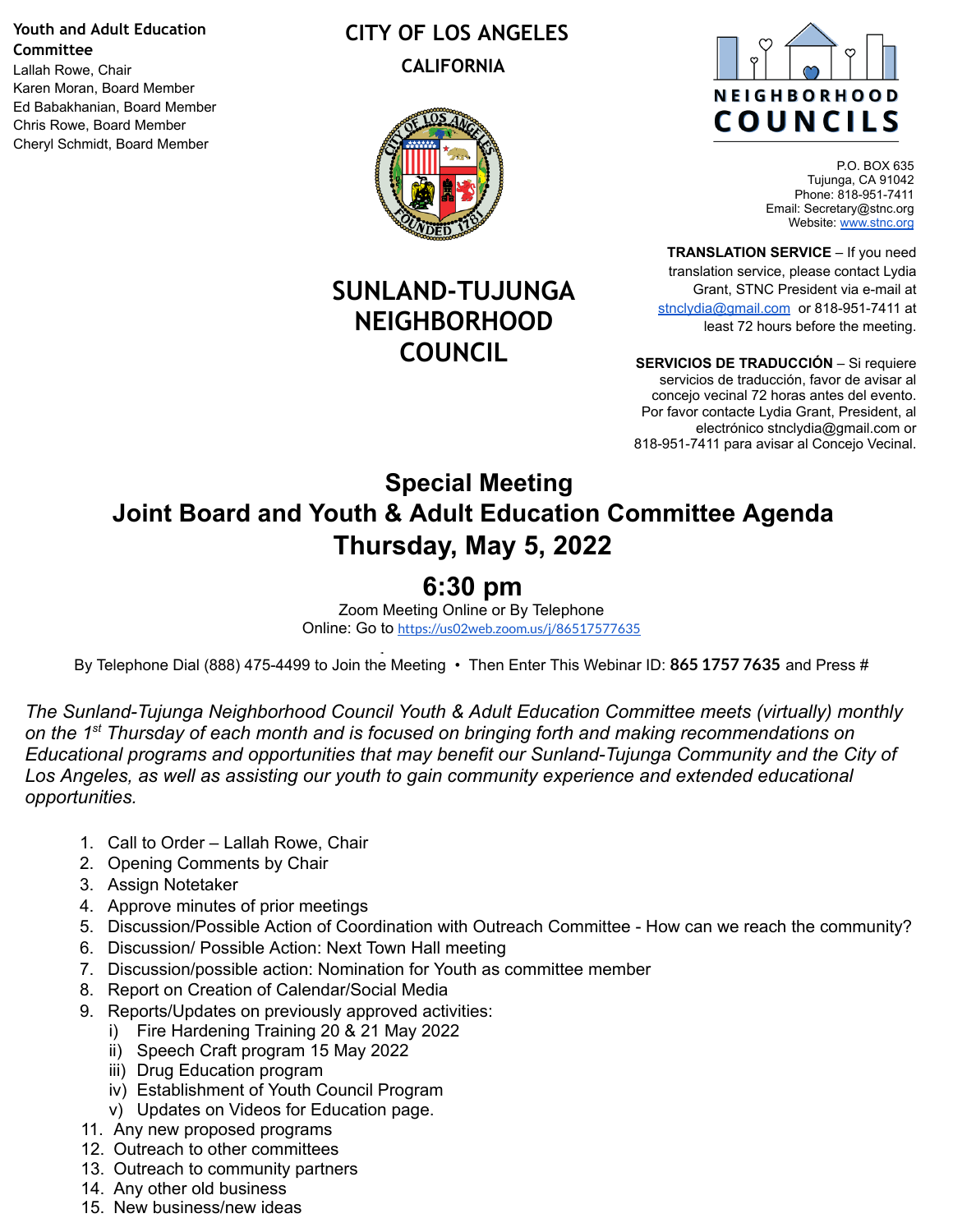- 16. GENERAL PUBLIC COMMENT ON NON-AGENDA ITEMS (10) a total of 10 minutes *Comments from the Public on Non-Agenda items, issues, announcements within the jurisdiction of the Sunland- Tujunga Neighborhood Council. The Brown Act prevents the Board/Committee from commenting on your* comments. If you wish to speak, either raise your hand (on computer or tablet) or dial \*9 (on your cell *phone).*
- 17. Final Announcements: Next Committee Meeting May 5, 2022
- 18. Adjourn

IN CONFORMITY WITH THE SEPTEMBER 16, 2021 ENACTMENT OF CALIFORNIA ASSEMBLY BILL 361 (RIVAS) AND DUE TO CONCERNS OVER COVID-19, THE SUNLAND-TUJUNGA NEIGHBORHOOD COUNCIL MEETING WILL BE CONDUCTED ENTIRELY WITH A CALL-IN OPTION OR INTERNET-BASED SERVICE OPTION.

Anyone wishing to address the Board by phone may dial 1 (888) 475-4499 and enter **865 1757 7635**, and then press # to join the meeting. The meeting can also be joined from the Zoom join meeting screen using Webinar ID **865 1757 7635**. Instructions on how to sign up for public comment will be given to listeners at the start of the meeting.

*The Neighborhood Council system enables meaningful civic participation for all Angelenos and serves as a voice for improving government responsiveness to local communities and their needs. We are an advisory body* to the City of Los Angeles, comprised of stakeholder volunteers who are devoted to the mission of improving *our communities.*

Unless otherwise specified, all items on the meeting agenda are for Discussion and Possible Action and may be taken out of order at the discretion of the President. This is an online virtual meeting, please understand that there *may be some connection delays from time to time.*

**PUBLIC INPUT AT NEIGHBORHOODCOUNCIL MEETINGS** The public is requested to dial\*9 to ruse the raise hand option, when prompted by the presiding officer, to address the Board on any agenda item before the Board takes an action on an item. Comments from the public on agenda items will be heard only when the respective item is being considered. Comments from the public on other matters not appearing on the agenda that are within the Board's jurisdiction will be heard during the General Public Comment period. Please note that under the Brown Act, the Board is prevented from acting on a matter that you bring to its attention during the General Public Comment period; however, the issue raised by a member of the public may become the subject of a future Board meeting. Public comment is limited to (1) One minutes per speaker, unless adjusted by the presiding officer of the Board.

#### AB 361 Updates:

Public comment cannot be required to be submitted in advance of the meeting, only real-time public comment is required. If there are any broadcasting interruptions that prevent the public from observing or hearing the meeting, the meeting must be recessed or adjourned. If members of the public are unable to provide public comment or be heard due to issues within the Neighborhood Council's control, the meeting must be recessed or adjourned.

"Out of an abundance of caution due to the possible attendance and participation of a majority of Neighborhood Council Board Members at this Joint Committee meeting, this meeting is noticed as a Special Joint Meeting of the Committee and the Board, in adherence with the State's Brown Act. No action will be taken on behalf of the Board at this meeting of the Committee. Only *Committee Members are allowed to vote"*

**THE AMERICAN WITH DISABILITIES ACT** As a covered entity under Title II of the Americans with Disabilities Act, the City of Los Angeles does not discriminate on the basis of disability and upon request will provide reasonable accommodation to ensure equal access to its programs, services, and activities. Sign language interpreters, assisted listening devices, or other auxiliary aids and/or services may be provided upon request. To ensure availability of services, please make your request at least 3 business days (72 hours) prior to the meeting by contacting the Department of Neighborhood Empowerment by calling (213) 978-1551 or email: NCsupport@lacity.org

**PUBLIC ACCESS OF RECORDS** – In compliance with Government Code section 54957.5, non-exempt writings that are distributed to a majority or all of the board i n advance of a meeting may be viewed at our website: [www.stnc.org](http://www.stnc.org/) or at the scheduled meeting. In addition, if you would like a copy of any record related to an item on the agenda, please contact **Carol Hutchinson,** at: [secretary@stnc.org](mailto:secretary@stnc.org)